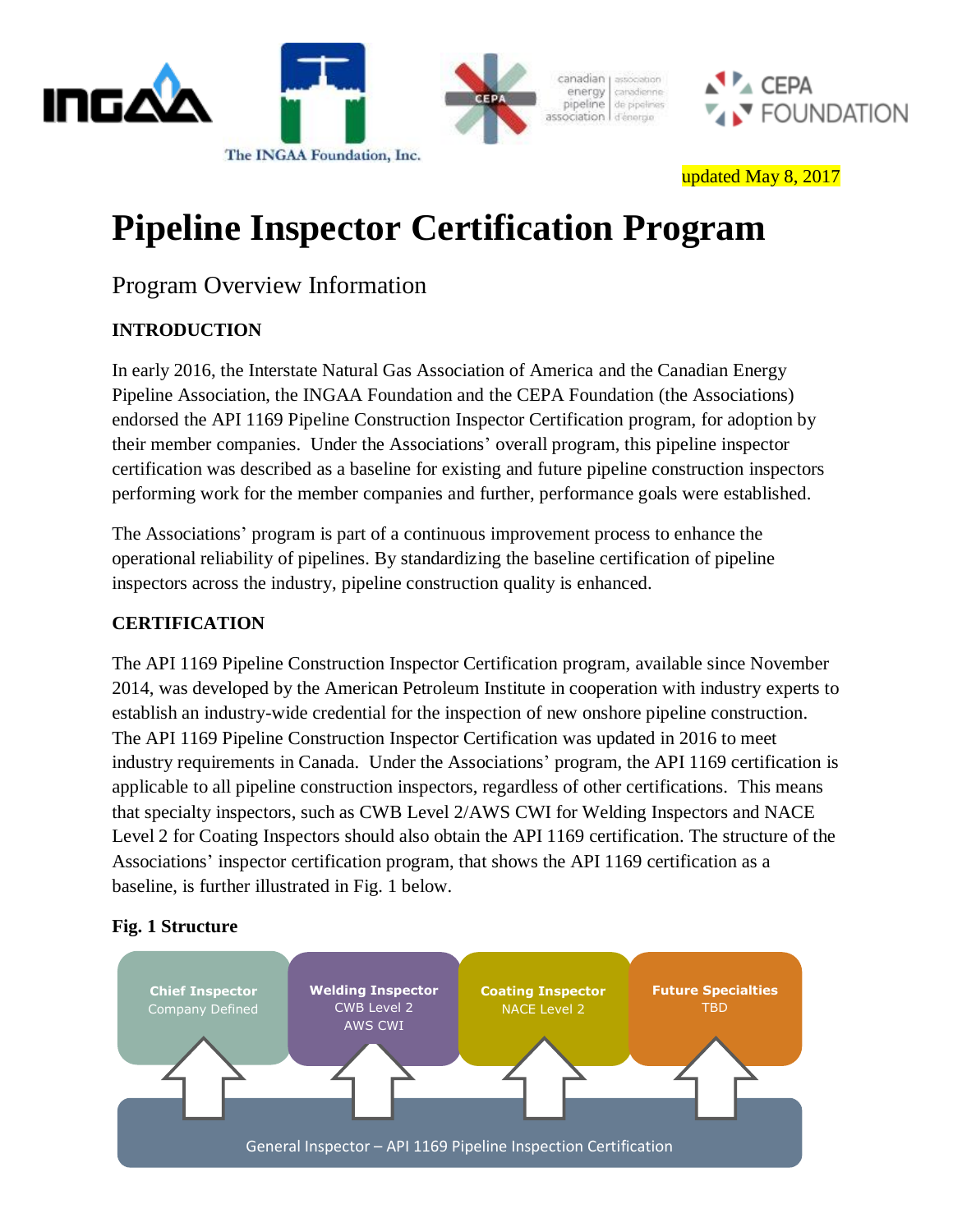### **SCHEDULE**

The goal of the Associations' program is to systematically advance toward complete certification over a three-year period as depicted in Fig. 2. Each owner or operator can determine its own implementation timetable.

### **Fig. 2 Implementation Goals**



### **FUTURE CERTIFICATION PLANS**

### **The CEPA and INGAA Foundations have developed "***A Practical Guide for Pipeline*

*Construction Inspectors,"* that is subject to revision and improvement over time. In April 2017, this guide was incorporated into the current versions of the API 1169 certification exam.

# **FREQUENTLY ASKED QUESTIONS (FAQS)**

### **Who are the members of INGAA and the INGAA Foundation?**

INGAA is comprised of 25 members, representing the vast majority of the interstate natural gas transmission pipeline companies in the U.S. and comparable companies in Canada. INGAA's members operate approximately 165,000 miles of pipelines, and serve as an indispensable link between natural gas producers and consumers. [www.ingaa.org](file://///INGAA-DC1/INGAA/Foundation/Studies%20Folders/Studies%20Approved/Studies%20In%20Progress/Inspector%20Certification%20Initiaitve/www.ingaa.org)

The INGAA Foundation brings together pipeline operators and contractors –currently 185 members—including construction companies, pipe mills, engineering companies, consultants, environmental and safety groups and others—to facilitate efficient, quality construction and safe and reliable operation of the North American natural gas pipeline system.

### **Who are the Member Companies of CEPA and the CEPA Foundation?**

The Canadian Energy Pipeline Association (CEPA) represents Canada's transmission pipeline companies. CEPA members transport 97% of Canada's daily natural gas and onshore crude oil production from producing regions to markets throughout Canada and the United States. [www.cepa.com](http://www.cepa.com/)

The CEPA Foundation is comprised of both pipeline operators and the various companies in the supply chain that perform work in the Canadian pipeline industry.